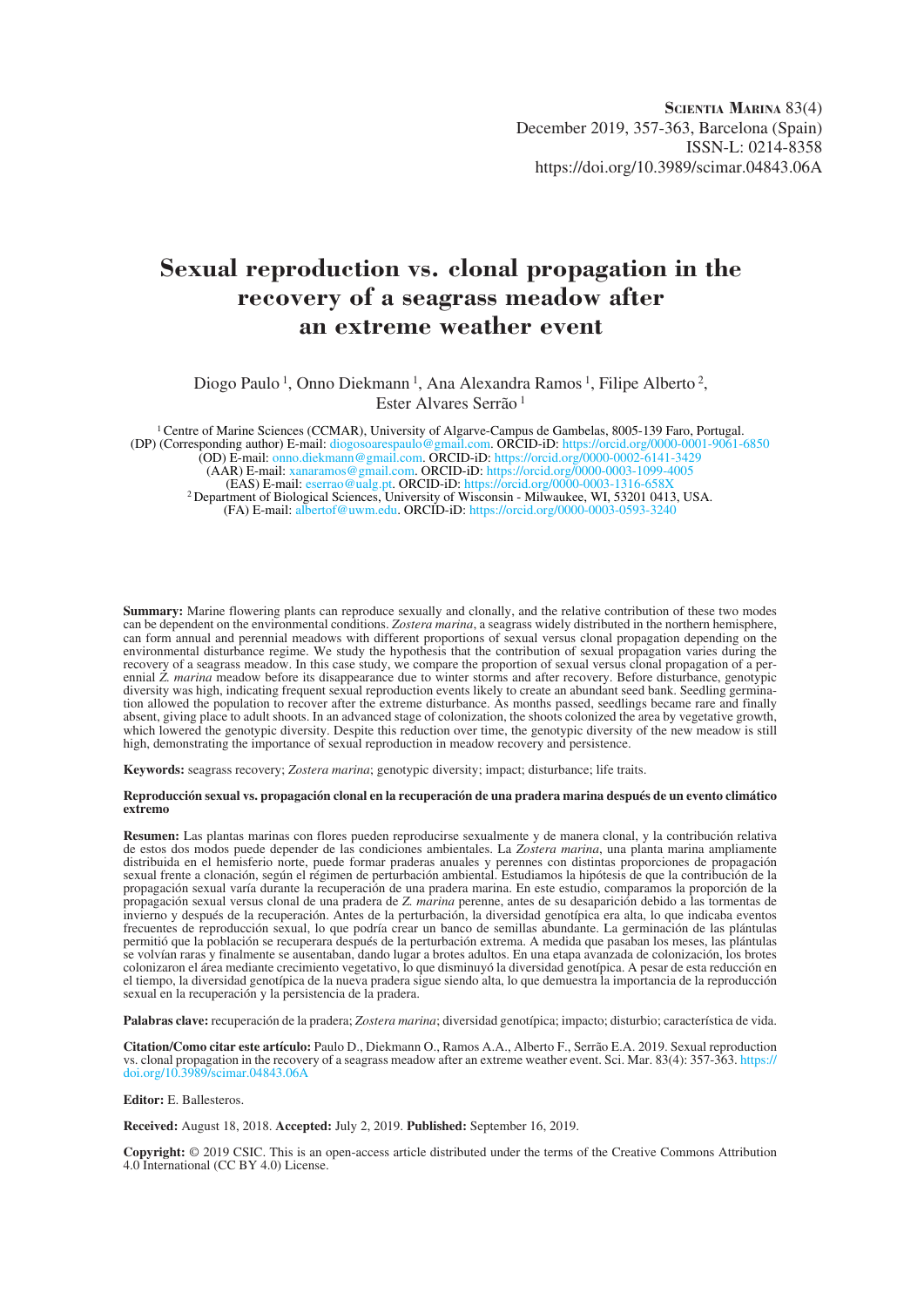# INTRODUCTION

Seagrasses are declining worldwide due to human and natural causes (Waycott et al. 2009), leading to loss of their important ecosystem functions (Hemminga and Duarte 2000). Disturbance and stress are well known environmental factors affecting successful plant establishment (Craine 2009). Catastrophic events in particular can change seagrass cover drastically (den Hartog 1987, Williams 1988, Larkum and den Hartog 1989) and may trigger energy allocation into sexual reproduction (e.g. Reusch 2006, Alexandre et al. 2005, Hammerstrom et al. 2006). Although clonal propagation is the major mode of space occupation for many seagrasses (Marbà and Duarte 1998), under some environmental conditions sexual reproduction can be very important in population persistence and in particular for recovery from disturbances (Greve et al. 2005, Bell et al. 2008, Park et al. 2011).

Several studies have focused on the relationship between genotypic diversity and resilience and resistance to perturbations and extreme stress events in seagrasses (e.g. Hughes and Stachowicz 2004, Massa et al. 2013, Evans et al. 2017). These studies report that higher genotypic diversity can have several positive effects on the response to perturbations, including increased resistance to loss and faster recovery. A better understanding of how seagrass meadows recover from extreme events and of the relative role of sexual versus clonal propagation (i.e. genotypic diversity) may thus be an important concern in conservation and management decisions (Reusch et al. 2005, Qin et al. 2014). However, most of the evidence is based on short-term experiments or at most a year of recovery. Very little is known about the relationship between genotypic diversity and disturbances in the long term, analysed at scales encompassing several years. Therefore, this paper aims to focus on understanding the relationship between sexual versus clonal propagation and disturbance over a multi-year time scale.

*Zostera marina* (L.), a monoecious seagrass species, is the most widely distributed seagrass species in the northern hemisphere (den Hartog 1970), forming perennial and annual populations (Bos et al. 2007). Annual populations are characterized by high sexual allocation, where all vegetative shoots turn into flowering shoots, creating seed banks which can germinate when conditions are favourable (Keddy and Patriquin 1978, Santamarı́a-Gallegos et al. 2000, Jarvis et al. 2014). The genotypic (i.e. clonal) diversity of annual *Z. marina* meadows is therefore expected to be very high. Perennial populations are characterized by lower sexual allocation, and therefore lower genotypic diversity, with clonal growth being the favoured strategy for area occupation (Olesen and Sand-Jensen 1994, Olesen 1999, Kim et al. 2008). Despite these general predictions, high sexual allocation has been observed in some perennial populations (van Lent and Verschuure 1994, Meling-López and Ibarra-Obando 1999, Olesen 1999). Such unpredicted behaviour in persistent populations may be linked to disturbance events (Cabaço and Santos 2012, Qin et al. 2014) such as storms.



Fig. 1. – Map of Portugal showing the region studied. Troia peninsula with a star indicating the study site in Ponta do Adoxe, followed before and after disturbance of a *Zostera marina* meadow.

The aim of this study was to assess how the importance of sexual and clonal reproduction varies before, during and after recovery from natural storm disturbance in a natural *Zostera marina* population followed over a five-year period. We proposed to test two alternative hypotheses that resulted in contrasting genotypic diversity in the recovered meadow; we hypothesized that, in the long term, seagrass recovery may lead to either 1) clone dominance due to vegetative propagation being more effective than sexual reproduction, resulting in low genotypic diversity; or 2) high genotypic diversity due to recurrent seedling recruitment.

#### **METHODS**

# **Location**

The studied meadow is located at the tip of the Troia Peninsula (Ponta do Adoxe) at the mouth of the Sado estuary, Portugal (38°29.525'N 08°54.507'W, Fig. 1). The area is a sand point characterized by very strong tidal currents. The perennial *Z. marina* bed is located at the beach, starting at 1.5 m depth and extending to 3 m depth.

The meadow had been monitored and sampled for population genetic analysis before its disappearance in 2008 (Diekmann and Serrão 2012). In March 2010, after intense winter storms, we observed that all 1.12 ha were lost (Cunha et al. 2013). *Z. marina* recovery was monitored during the spring and summer of 2010. By 2013, recovery of the meadow was observed (continuous seagrass cover of 0.57 ha) and it was resampled for genetics.

### **Field work**

The total area of the meadow was estimated in the spring of 2009 using GPS in tracking mode while fol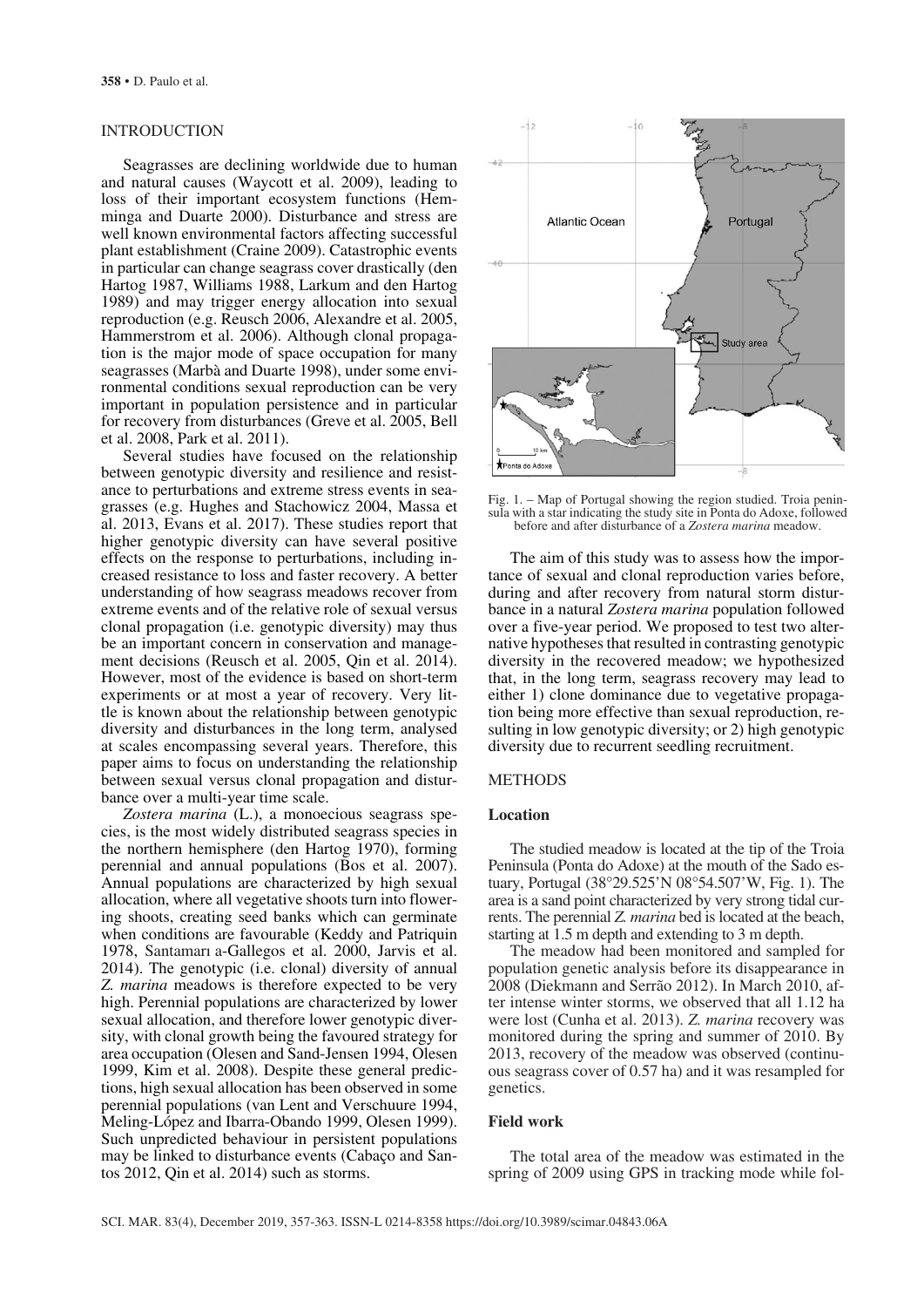lowing its contour from the boat on a day of good visibility. A comparison between the GPS tracking data and Google Earth images from the same year confirmed that the areas were the same. In 2007, 2013 and 2015, the area was estimated using Google Earth images.

Before the disturbance, shoot density had been recorded in 2009. Immediately after the winter disturbance, we recorded seedling and shoot densities in April, June and September 2010. The meadow was resampled in July 2013 (three years after the disturbance), when it was visually estimated to have attained 100% of the cover it had had before its disappearance. SCUBA divers monitored along two 50 m transects perpendicular to the shore. Every 2 m along the transects, the divers systematically counted seedling and shoot density using a 25×25 cm quadrat at the interception point, and measured leaf lengths of the longest leaf within each shoot using a ruler, in a total of 25 quadrats per transect.

We performed ANOVA and, when necessary, Tukey tests (R Core Team 2017) to test mean differences before and after disturbance for the following variables: seedling density (seedling  $m^{-2}$ ), shoot density (shoots  $m^{-2}$ ) and leaf length (cm).

### **Genetics**

Plant leaves were collected haphazardly by SCUBA diving, maintaining a distance of 1.5 m between sampled shoots. The pre-disturbance samples were collected in May 2008 (n=83) and the post-recovery samples were collected in May 2013 (n=31). The number was not equal between pre- and post-disturbance because the sampling was opportunistic, with SCUBA divers collecting shoots haphazardly and only counting them when they arrived at the boat. Samples were conserved in silica gel desiccant.

Plant DNA was extracted following the CTAB method (Doyle and Doyle 1988). After extraction, two chloroform⁄isoamyl alcohol (24:1) extractions and one ethanol (100%) precipitation were used to purify the DNA. Samples were genotyped for eight microsatellite loci (Stam et al. 1999, Reusch 2000) and followed the protocols of Reusch et al. (2000) for multiplexing. Fluorescently labelled PCR fragments were analysed on an ABI PRISM 3130 Genetic Analyser (Applied Biosystems) at CCMAR. The STRAND software (http://www.vgl.ucdavis.edu/informatics/strand.php) was used to score raw allele sizes. The R package *MsatAllele* (Alberto 2009) was used to bin the allele sizes, and ambiguities were manually reviewed.

The genotype data were analysed to estimate the number of sampled genets (*G*) for comparison with the number of sampled ramets (*N*= sample size). The probability that identical multilocus genotypes (MLG) were produced by sexual recombination (*Psex*) rather than being clones was estimated using the GenClone software (Arnaud-Haond and Belkhir 2007). Genotypic diversity, the proportion of genets per population, was estimated following Dorken and Eckert (2001): R  $=(G-1)/(N-1)$ . We also analysed samples from before and after disturbance together in GenClone to infer

whether we could find the same clones in both populations from different years.

Population genetic parameters were calculated after the removal of clone replicates for pre-disturbance and post-disturbance samples. The observed and expected heterozygosity  $(H_0; H_E)$  and the inbreeding coefficient  $(G<sub>IS</sub>)$  were estimated using the GenoDive software (Meirmans and van Tienderen 2004) and  $G<sub>IS</sub>$  were tested for significant difference from zero using a permutation test (Goudet 1995) to detect departure from Hardy-Weinberg equilibrium. Pairwise population differentiation  $(F_{ST})$  was estimated and significance (difference from zero) was tested by permutations (AMOVA, Excoffier 1992, Michalakis and Excoffier 1996) using the same software (Meirmans and van Tienderen 2004).

Using the allele frequencies in the two samples (pre- and post-disturbance), we calculated the likelihood of an individual genotype being found in each of the samples (Paetkau et al. 1995), allowing us to assign the sample from which each post-recovery individual is most likely to come. Individual population assignment was inferred in Genodive (Meirmans and van Tienderen 2004) based on a Monte Carlo test with an alpha of 0.002 on 100 replicated datasets and 11400 resampled individuals.

# RESULTS

#### **Before and after meadow comparison**

The seagrass meadow increased in area from 0.79 ha in 2007 to 1.12 ha in 2009. After disturbance in the winter of 2009/2010, seagrass cover was completely absent. Meadow recovery occurred throughout the next five years; in 2013 it had 0.57 ha and in 2015 it reached 1.47 ha.

In April 2010, the spring after disturbance, the number of seedlings was significantly higher than in any of the subsequent monitoring times (June 2010, September 2010 and July 2013) (Tukey HSD P<0.05 between all comparisons; Fig. 2). There were no differences in seedling density between June 2010, September 2010 and July 2013 (Tukey HSD P>0.05 between all comparisons). Seedling density was maximum in April 2010 (10.2 seedlings  $m^{-2} \pm 2.71$  SE), decreasing



Fig. 2. – Seedling density (ind m–2) in a *Zostera marina* meadow at Ponta do Adoxe sampled before disturbance, and after disturbance in four periods from April, 2010 to July 2013.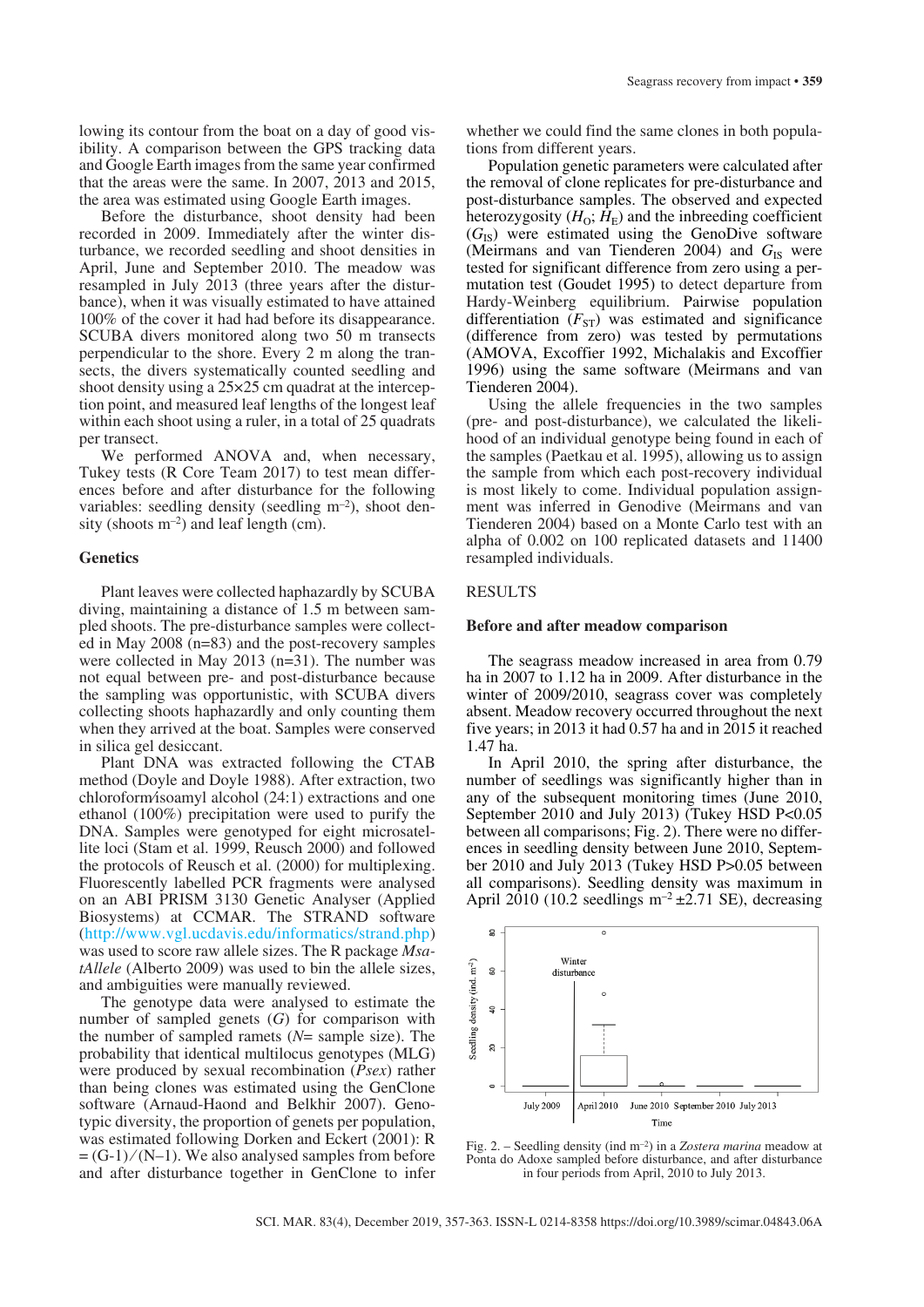

Fig. 3. – Shoot density (ind m–2) in a *Zostera marina* meadow at Ponta do Adoxe sampled in July 2009, before disturbance, and after disturbance in four periods from April, 2010 to July 2013.



Fig. 4. – *Zostera marina* meadow leaf length (cm) at Ponta do Adoxe measured after disturbance in four periods from April, 2010 to July 2013.

to 0.07 seedlings  $m^{-2}$  ( $\pm$ 0.04 SE) in June 2010 and no seedlings were detected in September 2010 and July 2013 (Fig. 2).

Shoot density also varied over time, with an opposite trend relative to that of seedling density. It changed from 288.48 shoots  $m^{-2}$  ( $\pm$ 19.30 SE) in July 2009 (before the disturbance), to total loss of shoots in February 2010. In that same year, in April we only observed seedlings, none of which had initiated clonal growth. By June 2010, shoot density was  $12.62 \ (\pm 3.91)$ SE) and by September it had nearly duplicated to 22.19  $(\pm 4.05 \text{ SE})$  shoots m<sup>-2</sup>. Finally, the population reached densities similar to the pre-disturbance values in July 2013 (314.80 shoots m<sup>-2</sup> $\pm$ 9.35 SE), representing 100% plant cover (Fig. 3).

There were significant shoot density differences between all dates (Tukey HSD P<0.05) with the exception of June and September 2010 (Tukey HSD P=0.73). Leaf length also increased significantly from April 2010 to July 2013, as shown by significant differences between all dates during the monitoring period (Tukey HSD P<0.05) (Fig. 4).

#### **Population genetic structure**

Different clones were identified in the samples collected before and after disturbance. The genotypic diversity estimated decreased from R=0.89 in 2008 to R=0.60 in 2013 (Table 1). Based on allelic frequencies,

Table 1. – Comparing two *Z. marina* samples from before (Pre) and after (Post) disturbance. Number of ramets (*N*), number of genets (*G*), genotypic diversity (*R*), observed heterozygosity ( $H_0$ ), expected heterozygosity  $(H_{\rm E})$ , inbreeding coefficient  $(G_{\rm IS})$ . P-values calculated by permutation test.

|                                                                                 | Pre   | Post  | P-value |
|---------------------------------------------------------------------------------|-------|-------|---------|
| N                                                                               | 83    | 31    |         |
| G                                                                               | 74    | 19    |         |
| R                                                                               | 0.89  | 0.60  |         |
| $H_{\rm O}$                                                                     | 0.479 | 0.497 |         |
|                                                                                 | 0.547 | 0.530 |         |
|                                                                                 | 0.125 |       | 0.001   |
|                                                                                 |       | 0.062 | 0.134   |
| $\begin{array}{c} H_{\rm E} \ G_{\rm IS} \ G_{\rm IS} \ G_{\rm IS} \end{array}$ | 0.125 | 0.062 |         |

the individual population assignment test tagged only a single individual from the post-disturbance population as belonging to the pre-disturbance population.

Expected and observed heterozygosity were similar in both samples (permutation test, P=1) (Table 1). Although the inbreeding coefficient was similar between populations (permutation test,  $P=1$ ) (Table 1) the  $G<sub>IS</sub>$  of the pre-disturbance population revealed heterozygote deficiency (P=0.001), whereas the post-disturbance showed no deviation from Hardy-Weinberg equilibrium (P=0.134). The pairwise population differentiation fixation index,  $\overline{F}_{ST}$ , between samples was 0.091 and not significantly different from zero (permutation test P=0.001).

#### DISCUSSION

Our results show that both sexual and clonal reproduction of *Z. marina* played an important role, but contributed differentially, in different stages of recovery of a meadow from a severe natural disturbance event that had caused its disappearance. At an early stage, the seed bank played a crucial role in the meadow recovery, shown by seedling recruitment. It has been hypothesized (Orth et al. 2006) that the natural recover of *Z. marina* banks is likely to be possible due to small remnant stands. We made a considerable effort to cover the total former area covered by the seagrass meadow after its decay and found no evidence of remaining shoots. Therefore, our results demonstrate the important role of the seed bank in recovering a population in which all plants were lost.

On the long term, clonal growth increased shoot density, increasing the vegetated area. This perennial meadow behaved as an annual meadow during extreme climate conditions, demonstrating the species's capacity to recover from large scale losses, via seedling recruitment, as similarly observed in other locations (Jarvis and Moore 2010, Kim et al. 2014, Qin et al. 2016). Most of all, it shows that the contribution of sexual and clonal propagation is a population trait that is very variable (Rafajlović et al. 2017), and this plasticity plays a key role in population persistence despite catastrophic disturbance events.

The new meadow originated exclusively from sexual recombination from the previous population and not from seed dispersal from a differentiated population, as shown by the absence of genetic differentiation between the pre- and post-disturbance samples. All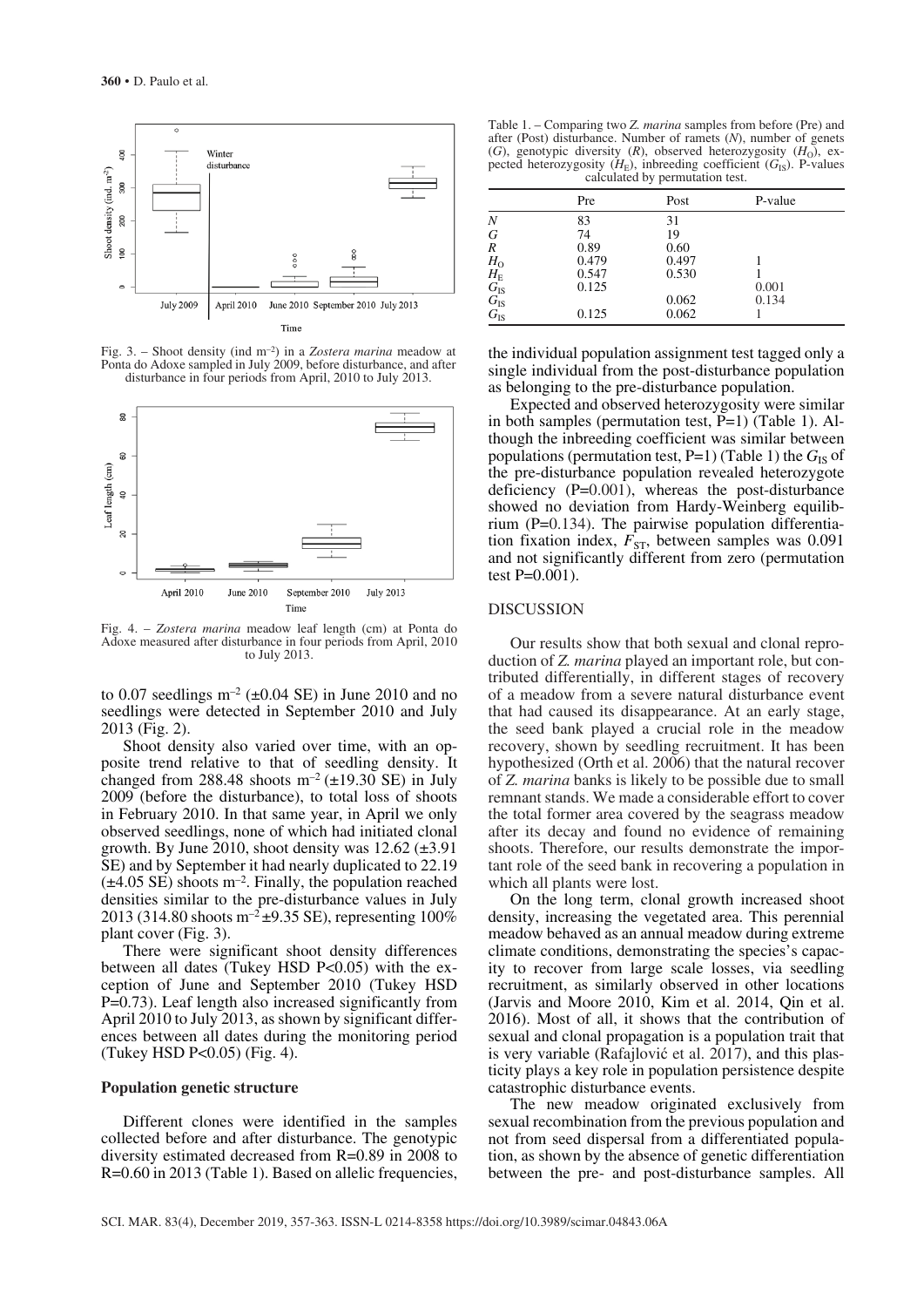other populations in the region are very differentiated and separated by >100 km (Diekmann and Serrão 2012). Closer to this study site there were small patches within a distance viable for seed dispersal but only one survived the storm. This patch was less than  $10 \text{ m}^2$ , a very small patch inside the Sado estuary, most likely not containing sufficient plant material to have given rise to this new population. Also, the small surviving patch in the Sado River Estuary was studied in previous works and had very low genotypic richness, leading to a prediction of low sexual allocation (Diekmann and Serrão 2012).

Our study site is located in an extremely dynamic area, mainly due to strong tidal currents and storms during winter months (Paulo et al. 2019 - Supplementary materials). In such environments, high sexual allocation by seagrasses is well documented (van Lent and Verschuure 1994, Meling-López and Ibarra-Obando 1999, Santamaría-Gallegos et al. 2000). The high genotypic diversity found in the pre-disturbance population demonstrates that this meadow allocated resources into sexual reproduction in the years previous to disturbance. As a result, a seed bank allowed the population to recover. The observed reduction in genotypic diversity in 2013 shows that shoot recruitment from sexual propagules, which started as 100% seedlings (R=1), was diluted with clonal growth over time. Nevertheless, the post-disturbance population genetic diversity was still high.

The pre-disturbance population showed heterozygosity deficiency, which may be explained by inbreeding (Diekmann and Serrão 2012), suggesting that in the past, sexual reproduction occurred between closely related individuals or selfing. The post-disturbance population, sampled after three years of recovery, had no heterozygote deficiency, indicating random mating. This change in mating system might hypothetically be a consequence of the different clonal structure of the population. Although male and female flowers in the same inflorescence are not mature in synchrony, those in different flowering shoots from the same clone can reproduce with each other (Reusch 2001). In contrast, in a recent population formed entirely by smaller clones, each clone is not likely to have many more flowering shoots than any other one.

Southern edge populations, such as the one studied here, are particularly important for the persistence and evolution of *Z. marina* as a species. These populations are small and reproductively isolated from others (Diekmann and Serrão 2012). Although at the worldwide scale, eelgrass conservation status is of least concern, the current trend is for populations to decline (Short el al. 2010). The southern populations in particular are considered highly endangered and many have recently disappeared (Cunha et al. 2013). As an example of the species vulnerability in this region of the world, 5 km northwest from our study area, 10 ha of eelgrass meadow were recently lost and did not recover naturally (Cunha et al. 2014, Paulo et al. 2019). Due to the opportunistic nature of this research, we did not have the opportunity to study sexual and clonal allocation. As future recommendations, we suggest the study

of the sexual investment in these populations to better understand the chances of recolonization after localized extinction. Seedbank size should be assessed yearly, together with the meadow flowering rate, information that is vital to understand the chances of survival in case of another mass mortality event. Such knowledge can be used to plan seed-based restoration programmes (Tanner and Parham 2010, Marion and Orth 2010). Because *Z. marina* seed banks have a transient nature, the window of opportunity for recolonization might be short. Seed banks' highest germination success is limited to 6 months and falls to less than 5% in 15 months (Jarvis et al. 2014). It is still unknown how long it takes for a seagrass population to undertake another extreme event and still recover. Theory predicts that after colonization is completed, sexual reproduction can be favoured, decreasing clonal dominance (Rafajlovi et al. 2017). Our study period was too short to confirm this hypothesis. Therefore, in future research, it is very important to quantify sexual investment (flower and seed density) and seedling success vs. clonal growth to determine long term trade-offs and vulnerability status to seagrass meadows.

This study demonstrated that the relative roles of sexual versus clonal reproduction in partially-clonal organisms, such as seagrasses, vary with the temporal scales of population disturbance and are best understood when analysed on multi-year scales. The study also revealed that sexual reproduction is of extreme importance in population maintenance and resilience in the face of unpredicted future climate regimes.

# ACKNOWLEDGEMENTS

This work received national funds through FCT - Foundation for Science and Technology through the projects CCMAR/Multi/04326/2013 and Extant and a doctoral fellowship SFRH/BD/81086/2011 to Diogo Paulo. The authors wish to thank Cristina Paulino and Marta Valente for the help in genotyping and Dr Joana Boavida and Sandra Rodrigues during the field work.

# REFERENCES

- Alberto F. 2009. MsatAllele\_1.0: an R package to visualize the binning of microsatellite alleles. J. Hered. 100: 394-397. https://doi.org/10.1093/jhered/e
- Alexandre A., Santos R., Serrão E. 2005. Effects of clam harvesting on sexual reproduction of the seagrass *Zostera noltii*. Mar. Ecol. Prog. Ser. 298: 115-122.  $\frac{h}{d}$ doi.org/10.3354/meps298115

- Arnaud-Haond S., Belkhir K. 2007. GENCLONE: a computer program to analyse genotypic data, test for clonality and describe spatial clonal organization. Mol. Ecol. Resour. 7: 15-17.  $\frac{d}{d}$ oi.org/10.1111/j.1471
- Bell S.S., Fonseca M.S., Kenworthy W.J. 2008. Dynamics of a subtropical seagrass landscape: links between disturbance and mobile seed banks. J. Landsc. Ecol. 23: 67-74. https://doi.org/10.1007/s109
- Bos A.R., Bouma T.J., de Kort G.L., et al. 2007. Ecosystem engineering by annual intertidal seagrass beds: sediment accretion and modification. Estuar. Coast. Shelf Sci. 74: 344-348. https://doi.org/10.1016/j.ecss.2007.04.006
- Cabaço S., Santos R. 2012. Seagrass reproductive effort as an ecological indicator of disturbance. Ecol. Indic. 23: 116-122. https://doi.org/10.1016/j.ecolind.2012.03.0
- Craine J.M. 2009. Resource strategies of wild plants. Princeton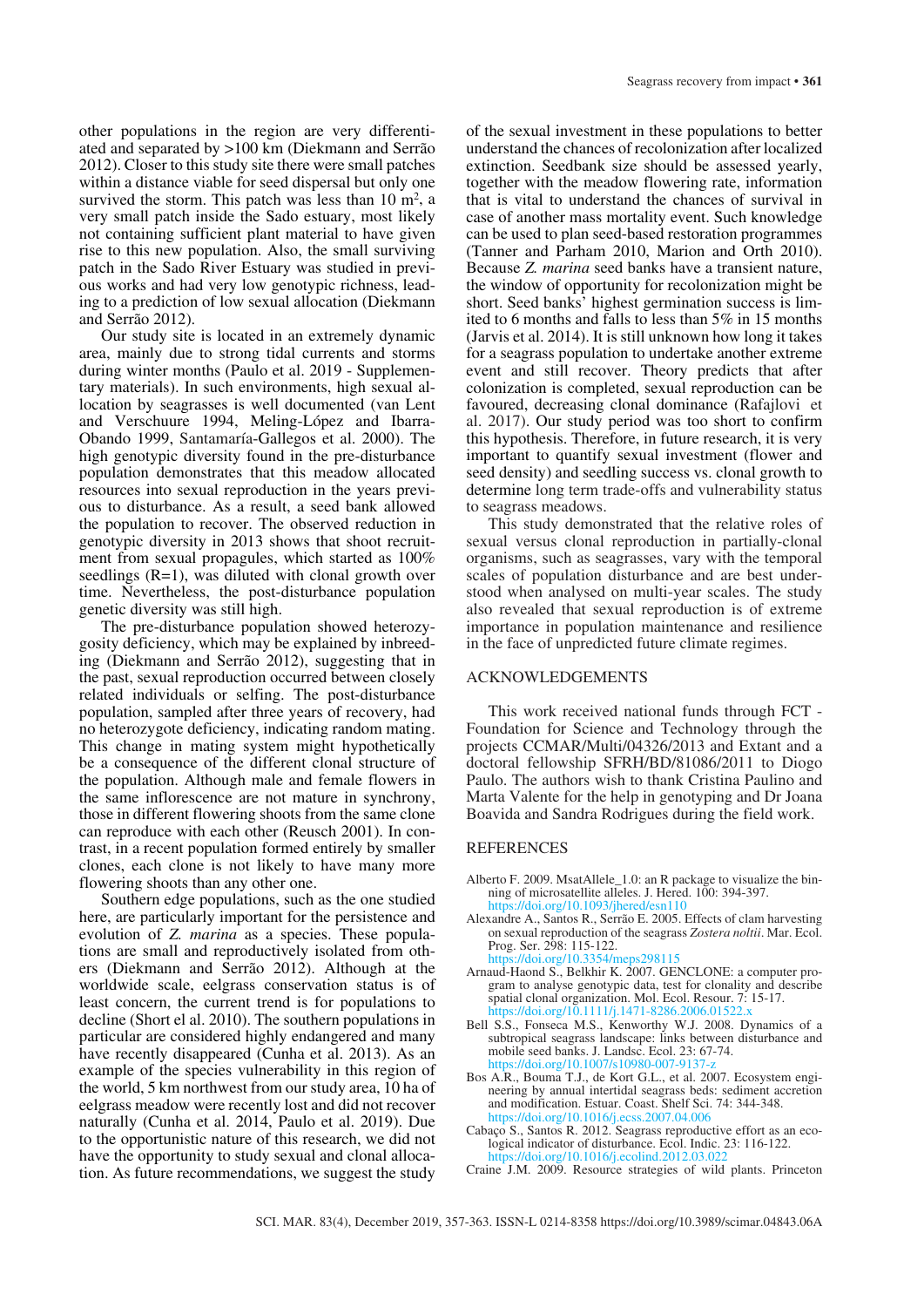University Press.

https://doi.org/10.1515/9781400830640

- Cunha A.H., Assis J.F., Serrão E.A. 2013. Seagrasses in Portugal: a most endangered marine habitat. Aquat. Bot. 104: 193-203. https://doi.org/10.1016/j.aquabot.2011.08.007
- Cunha A.H., Erzini K., Serrão E.A., et al. 2014. Biomares, a LIFE project to restore and manage the biodiversity of Prof. Luiz Saldanha Marine Park. J. Coast. Conserv. 18: 643-655. https://doi.org/10.1007/s11852-014-0336-x
- Den Hartog C. 1970. The sea-grasses of the world. North-Holland Pub. Co., Amsterdam.
- Den Hartog C. 1987. "Wasting disease" and other dynamic phenomena in *Zostera* beds. Aquat. Bot. 27: 3-14 https://doi.org/10.1016/0304-3
- Diekmann O.E., Serrao E.A. 2012. Range-edge genetic diversity: locally poor extant southern patches maintain a regionally diverse hotspot in the seagrass *Zostera marina*. Mol. Ecol. 21: 1647-1657.

https://doi.org/10.1111/j.1365-294X.2012.05500.x

- Dorken M.E., Eckert C.G. 2001. Severely reduced sexual reproduction in northern populations of a clonal plant, *Decodon verticillatus* (Lythraceae). J. Ecol. 89: 339-350. https://doi.org/10.1046/j.1365-2745.2001.00558.x
- Doyle J.J., Doyle J.L. 1988. Natural interspecific hybridization in eastern North American Claytonia. Am. J. Bot. 75: 1238-1246. https://doi.org/10.2307/244
- Evans S.M., Vergés A., Poore A.G. 2017. Genotypic diversity and short-term response to shading stress in a threatened seagrass: Does low diversity mean low resilience? Front. Plant. Sci. 8: 1417. https://doi.org/10.3389/fpls.2017.01417
- Excoffier L., Smouse P.E., Quattro J.M. 1992. Analysis of molecular variance inferred from metric distances among DNA haplotypes: application to human mitochondrial DNA restriction
- data. Genetics 131: 479-491. Goudet J. 1995. FSTAT (version 1.2): a computer program to calculate F-statistics. J. Hered. 86: 485-486.

https://doi.org/10.1093/oxfordjournals.jhered.a111627

- Greve T.M., Krause-Jensen D., Rasmussen M.B., et al. 2005. Means of rapid eelgrass (*Zostera marina* L.) recolonisation in former dieback areas. Aquat. Bot. 82: 143-156. https://doi.org/10.1016/j.aquabot.2005.03.004
- Hammerstrom K.K., Kenworthy W.J., Fonseca M.S., et al. 2006. Seed bank, biomass, and productivity of *Halophila decipiens*, a deep water seagrass on the west Florida continental shelf. Aquat. Bot. 84: 110-120. https://doi.org/10.1016/j.aquabot.2005.08.002
- Hemminga M.A., Duarte C.M. 2000. Seagrass ecology. Cambridge University Press.
- https://doi.org/10.4319/lo.2002.47.2.0611
- Hughes A.R., Stachowicz, J.J. 2004. Genetic diversity enhances the resistance of a seagrass ecosystem to disturbance. Proc. Natl. Acad. Sci. 101: 8998-9002. https://doi.org/10.1073/pnas.0402642101
- Jarvis J.C., Moore K.A. 2010. The role of seedlings and seed bank viability in the recovery of Chesapeake Bay, USA, *Zostera marina* populations following a large-scale decline. Hydrobiologia 649: 55-68.

https://doi.org/10.1007/s10750-010-0258-

- Jarvis J.C., Moore K.A., Kenworthy W.J. 2014. Persistence of *Zostera marina* L. (eelgrass) seeds in the sediment seed bank. J. Exp. Mar. Biol. Ecol. 459: 126-136. https://doi.org/10.1016/j.jembe.2014.05.024
	-
- Keddy C.J., Patriquin D.G. 1978. An annual form of eelgrass in Nova Scotia. Aquat. Bot. 5: 163-170. https://doi.org/10.1016/0304-3770(78)
- Kim T.H., Rark S.R., Kim Y.K., et al. 2008. Growth dynamics and carbon incorporation of the seagrass *Zostera marina* L. in Jindong Bay and Gamak Bay on the Southern Coast of Korea. Algae 23: 241-250.
	- https://doi.org/10.4490/ALGAE.2008.23.3.241
- Kim S.H., Kim J.H., Park S.R., et al. 2014. Annual and perennial life history strategies of *Zostera marina* populations under different light regimes. Mar. Ecol. Prog. Ser. 509: 1-13. https://doi.org/10.3354/meps10899
- Larkum A.W.D., Den Hartog C. 1989. Evolution and biogeography of seagrasses. Biology of seagrasses. In: Larkum A.W., Mc-Comb A.J., et al. (eds), Biology of seagrasses: a treatise on the biology of seagrasses with special reference to the Australian region. Elsevier, Amsterdam, pp. 112-156.
- Marbà N., Duarte C.M. 1998. Rhizome elongation and seagrass clonal growth. Mar. Ecol. Prog. Ser. 174: 269-280. https://doi.org/10.3354/meps174269
- Marion S.R., Orth R.J. 2010. Innovative techniques for large-scale seagrass restoration using *Zostera marina* (eelgrass) seeds. Restor. Ecol. 18: 514-526. https://doi.org/10.1111/j.1526-100X.2010.00692.x
- Massa S.I., Paulino C.M., Serrão E.A., et al. 2013. Entangled effects of allelic and clonal (genotypic) richness in the resistance and resilience of experimental populations of the seagrass *Zostera noltii* to diatom invasion. BMC Ecol. 13: 39. https://doi.org/10.1186/1472-6785-13-39
- Meirmans P.G., Van Tienderen P.H. 2004. GENOTYPE and GENODIVE: two programs for the analysis of genetic diversity of asexual organisms. Mol. Ecol. Notes 4: 792-794. https://doi.org/10.1111/j.1471-8286.2004.00770.x
- Meling-López A.E., Ibarra-Obando S.E. 1999. Annual life cycles of two *Zostera marina* L. populations in the Gulf of California: contrasts in seasonality and reproductive effort. Aquat. Bot. 65: 59-69.

https://doi.org/10.1016/S0304-3770(99)00031-5

- Michalakis Y., Excoffier L. 1996. A generic estimation of population subdivision using distances between alleles with special reference for microsatellite loci. Genetics 142: 1061-1064.
- Olesen B. 1999. Reproduction in Danish eelgrass (*Zostera marina*  L.) stands: size-dependence and biomass partitioning. Aquat. Bot. 65: 209-219.

https://doi.org/10.1016/S0304-3770(99)00041-8

- Olesen B., Sand-Jensen K. 1994. Patch dynamics of eelgrass *Zostera marina*. Mar. Ecol. Prog. Ser. 106: 147-156. 1061
- Orth R.J., Luckenbach M.L., Marion S.R., et al. 2006. Seagrass recovery in the Delmarva coastal bays, USA. Aquat. Bot. 84: 26-36.

https://doi.org/10.1016/j.aquabot.2005.07.007

Paetkau D., Calvert W., Stirling I., et al. 1995. Microsatellite analysis of population structure in Canadian polar bears. Mol. Ecol. 4:  $347 - 354$ .<br>https://doi.org

 $h/10.1111/$ j.1365-294X.1995.tb00227.x

- Park S.R., Kim Y.K., Kim J.H., et al. 2011. Rapid recovery of the intertidal seagrass *Zostera japonica* following intense Manila clam (*Ruditapes philippinarum*) harvesting activity in Korea. J. Exp. Mar. Biol. Ecol. 407: 275-283.
- $\frac{1}{\frac{1}{100}}$  //doi.org/10.1016/j.jembe.2011.06.023 Paulo D., Cunha A.H., Boavida J., et al. 2019. Open coast seagrass restoration. Can we do it? Large scale seagrass transplants. Front. Mar. Sci. 6: 52.

https://doi.org/10.3389/fmars.2019.00052

- Qin L.Z., Li W.T., Zhang X.M., et al. 2014. Sexual reproduction and seed dispersal pattern of annual and perennial *Zostera marina* in a heterogeneous habitat. Wetl. Ecol. Manag. 22: 671-682. https://doi.org/10.1007/s11273-014-9363-5
- Qin L.Z., Li W.T., Zhang X., et al. 2016. Recovery of the eelgrass *Zostera marina* following intense Manila clam *Ruditapes philippinarum* harvesting disturbance in China: The role and fate of seedlings. Aquat. Bot. 130: 27-36. https://doi.org/10.1016/j.aquabot.2016.01.002
- R Core Development Team. 2017. R: A language and environment for statistical computing. R Foundation for Statistical Computing, Vienna, Austria. https://www.r-project.org/
- Rafajlović M., Kleinhans D., Gulliksson C., et al. 2017. Neutral processes forming large clones during colonization of new areas. J. Evol. Biol. 30: 1544-1560. https://doi.org/10.1111/jeb.13124
- Reusch T.B.H. 2000. Five microsatellite loci in eelgrass *Zostera marina* and a test of cross-species amplification in *Z. noltii* and *Z. japonica*. Mol. Ecol. 9: 371-373. https://doi.org/10.1046/j.1365-294x.2000.00874-4.x
- Reusch T.B.H. 2001. Fitness-consequences of geitonogamous selfing in a clonal marine angiosperm (*Zostera marina*). J. Evol. Biol. 14: 129-138.

https://doi.org/10.1046/j.1420-9101.2001.00257.x

- Reusch T.B. 2006. Does disturbance enhance genotypic diversity in clonal organisms? A field test in the marine angiosperm *Zostera marina*. Mol. Ecol. 15: 277-286. https://doi.org/10.1111/j.1365-294X.2005.02779.x
- Reusch T.B.H., Stam W.T., Olsen J.L. 2000. A microsatellite-based estimation of clonal diversity and population subdivision in *Zostera marina*, a marine flowering plant. Mol. Ecol. 9: 127-140.